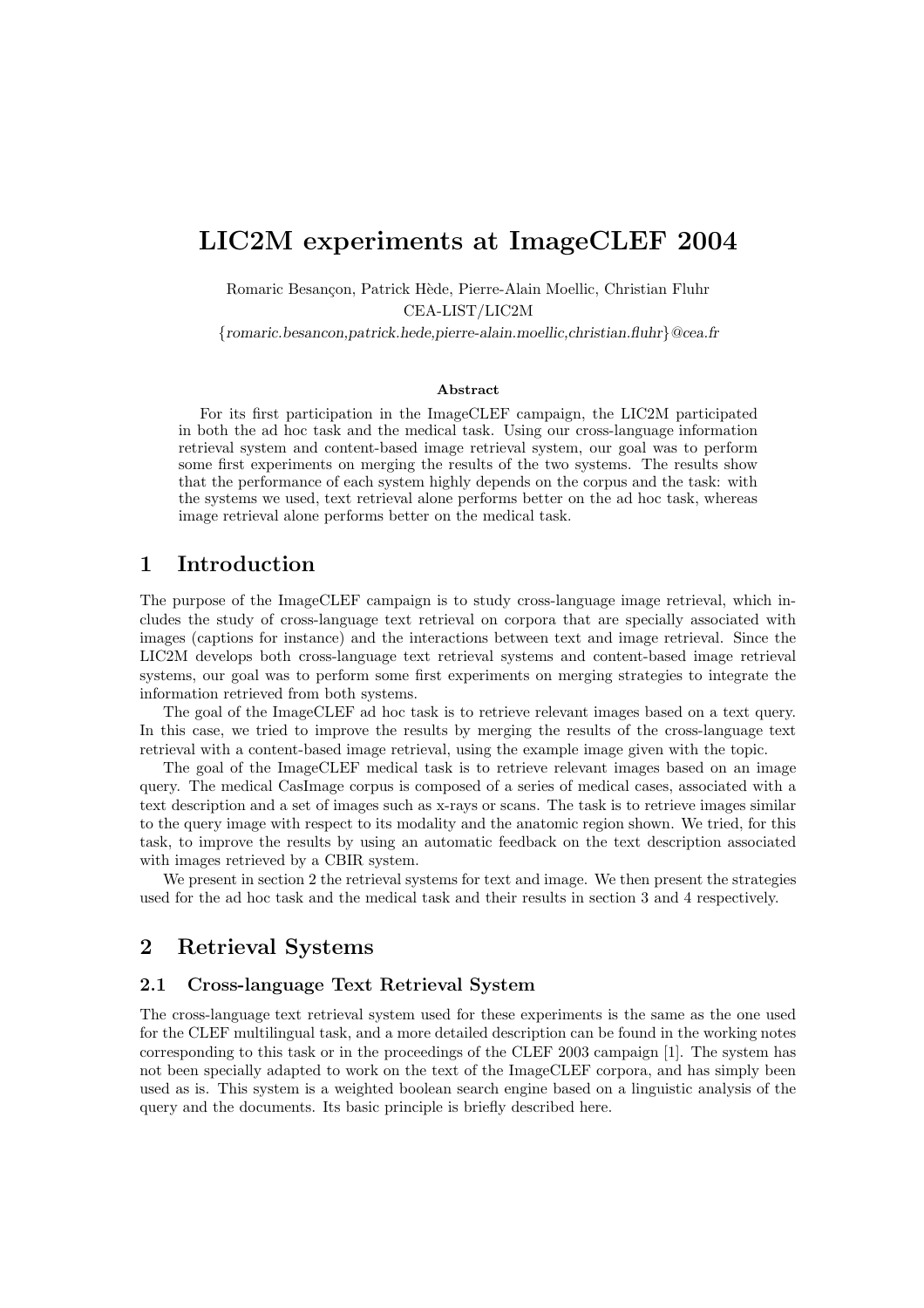Document processing The documents are processed through a linguistic analyzer, that performs in particular a part-of-speech tagging, a lemmatization, and extracts compounds and named entities from the text. All these elements are indexed into inverted files. For both the StAndrews and CasImage corpora, no special treatment has been performed to take into account the structure of the documents (such as photographer's name, location, date for the captions and description, diagnosis, clinical presentation in the medical cases): all fields have been taken as a single text to be analyzed.

Query processing The query is first processed through a similar analyzer (corresponding to the query language) to extract the informative elements of the text. These elements are used as query "concepts". Each concept is reformulated into a set of search terms, either using a monolingual expansion dictionary (that introduces synonyms and related words), or using a bilingual dictionary, depending on the index languages.

Search and merging Each search term is searched in the index, and documents containing the term are retrieved. All retrieved documents are then associated to a concept profile, indicating the presence of query concepts in the document. Documents sharing the same concept profile are clustered together, and a weight is associated to each cluster according to its concept profile and to the weight of the concepts (the weight of a concept depends on the weight of each of its reformulated term in the retrieved documents). The clusters are sorted according to their weights and the first 1000 documents in this sorted list are retrieved.

## 2.2 Content-base Image Retrieval System

For Image retrieval, we used a system developed at our lab, the LIC2M, called PIRIA (Program for the Indexing and Research of Images by Affinity)[2]. A user query is submitted to the system, which returns a list of images ranked by their similarity to the query image. The similarity is obtained by a metric distance that operates on every image signature. These indexed images are compared according to several classifiers : principally Color, Texture and Form if the segmentation of the images is relevant. The system takes into account geometric transformations and variations like rotation, symmetry, mirroring, etc. PIRIA is a global one-pass system, feedback or "relevant/non relevant" learning methods are not used.

Color Indexing PIRIA uses a global normalized color histogram. The choice of the color space is very important for a good color division. The model based on Hue, Saturation and Value is used to obtain a strong semantic content. Global histogram is used for the global image or after the segmentation of the image in several blocks. Splitting the image by blocks enables computation of spatial relationship. A more complex color analysis can be used with a region based segmentation. Color information of each region are mixed with form analysis (Fourier descriptors). The distance uses for the color indexing is a classical L1 norm.

Texture Indexing A global texture histogram is used for the texture analysis. The histogram is computed from the Local Edge Pattern descriptors [3]. These descriptors describe the local structure according to the edge image computed with a Sobel filtering.

Merge of results The merging of results from several indexers is computed with a boundary fusion based on the position of the result's images.

## 3 Ad hoc task

For the ad hoc task, we used topics in English and French. For each of these topic languages, we submitted two runs. The first one  $(lic2mSA^*1t)$  was a simple text retrieval, with no use of the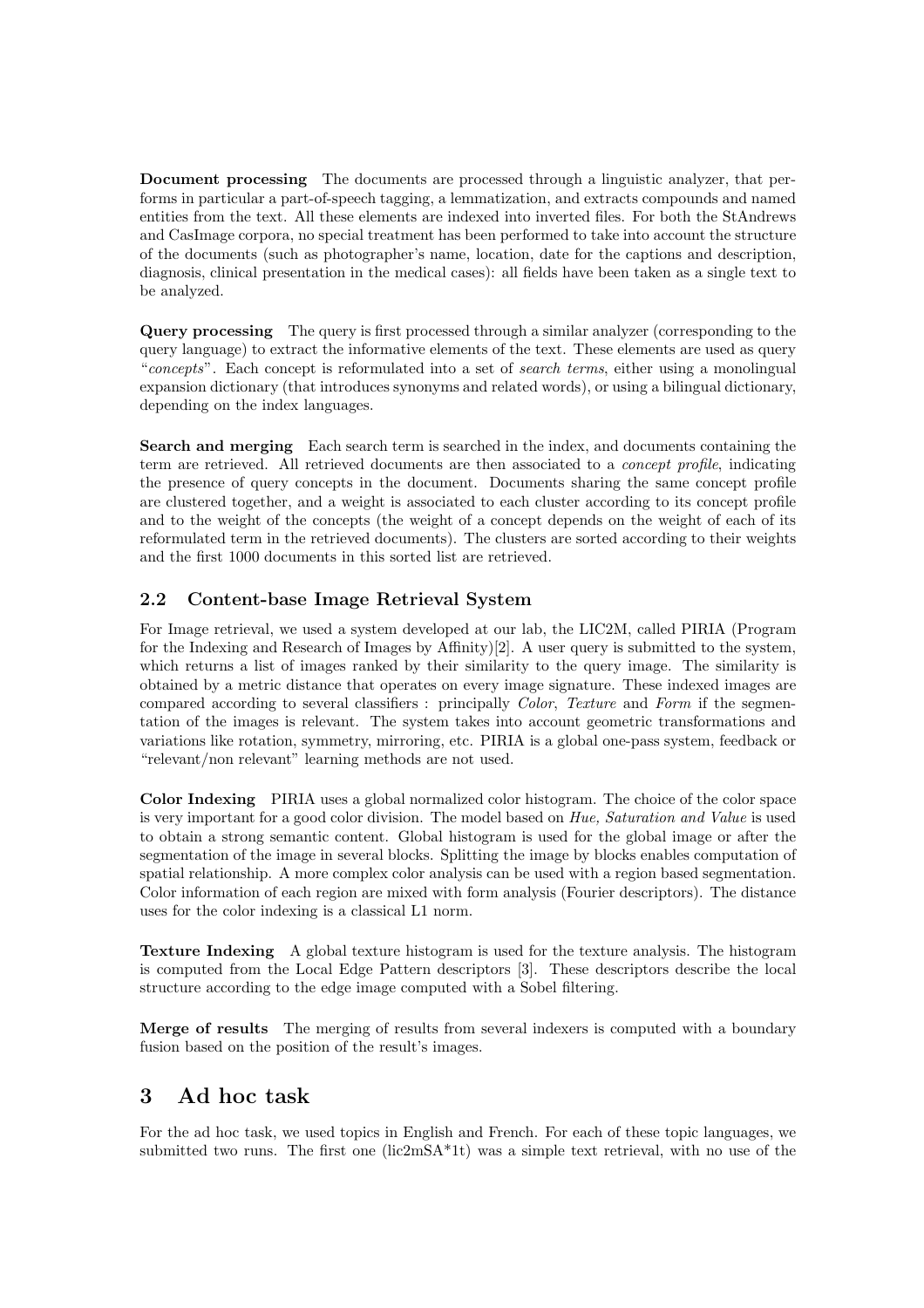image retrieval system. The second one  $(lic2mSA2*ti)$  uses a simple merging strategy integrating the results of both text and image retrieval: in this case, the image used for the image retrieval was the example image provided for each topic. The merging strategy was quite straightforward: each image is given a score that is a weighted sum of the scores given by each retrieval systems.

The results of the four runs<sup>1</sup> are presented in Figure 1 (precision/recall graph) and Table 1.



Figure 1: Precision/Recall results for the ad hoc task

|       |                         | lic2mSAen1t   lic2mSAen2ti   lic2mSAfr1t   lic2mSAfr2ti |             |               |
|-------|-------------------------|---------------------------------------------------------|-------------|---------------|
| avg p | 0.42                    | 0.423                                                   | 0.314       | 0.295         |
|       | relret   $757 (91.3\%)$ | 674 (81.3%)                                             | 720 (86.8%) | $565(68.1\%)$ |

Table 1: Results for the ad hoc task: average precision, number of relevant document retrieved (with percentage)

From these results, the merging strategy using both text and image does not show much better results than the direct text search. In the case of English topics, a little improvement of the average precision is noticed (not significant), which is mostly the effect of a reordering of retrieved documents (the total number of relevant documents retrieved actually decreases). This is mainly due to the fact that the image retrieval does not perform well on this corpus (indeed, the images need a complex local analysis - based on interest points) The image retrieval alone (using the example images from the queries) retrieves only 122 relevant images out of the 829 relevant images of the partial-isec-total assessments. Of these 122 images, only 8 were not found by the original text retrieval, based on English topics (11 for French topics). Hence, the merging strategy seems to give too much importance to the image result and add noise to the text retrieval (removing relevant images retrieved). Nevertheless, this merging causes a reordering of relevant documents already retrieved that seems to be interesting (at least in the case of English topics).

Further experiments for merging the results of text and image are planned to try to minimize the introduction of non-relevant images in the retrieval results.

The image indexers will also be adapted to treat images such as the old photographs of the StAndrews collection: this image base is particularly difficult for the kind of image indexers we used in this experiments since most of the images are old photographs that are in a kind of

<sup>&</sup>lt;sup>1</sup>The official results for the merging strategy (lic2mSA\*2ti) are erroneous due to a misordering of the queries in the submitted runs (only 17 queries were taken into account out of the 25).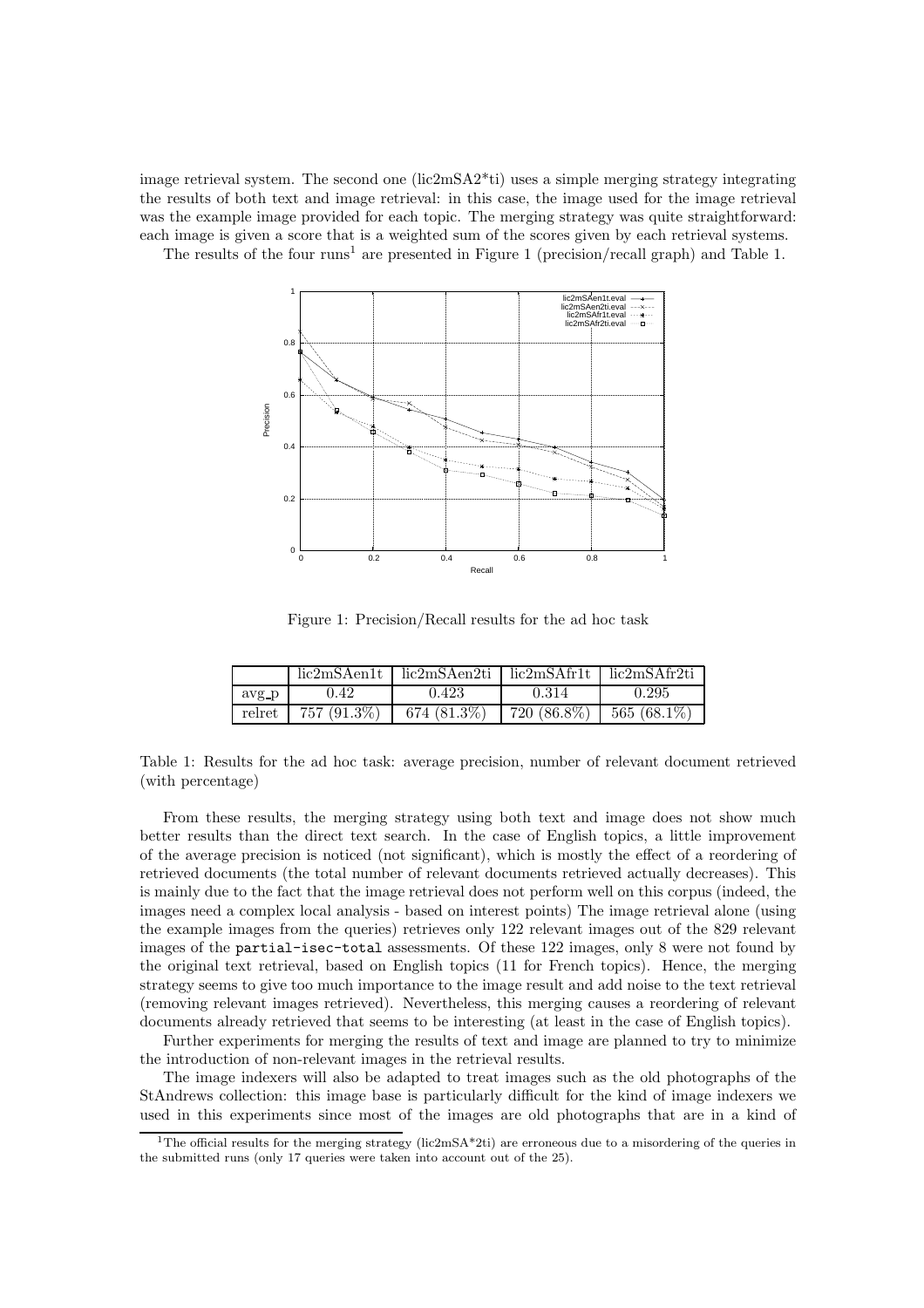monochrome color (with not always the same tone), so that a color segmentation of the image cannot be performed to identify the interesting elements of the images.

## 4 Medical task

For the medical task, we submitted two runs. The first one (lic2mCA1i) was a simple image retrieval search from the image query. The second one (lic2mCA2it) is based on the first image retrieval search and implements an automated feedback using text information contained in the cases associated with the retrieved images.

### 4.1 Text feedback strategy for the CasImage corpus

The process of this feedback is the following (a schema presenting the outline of this feedback strategy is proposed in Figure 2):



Figure 2: Text feedback strategy for the medical task

- 1. we first take the images retrieved by the CBIR system: these images are given a score by the CBIR system (we call it the *image score*, denoted  $s_i$ );
- 2. we collect the cases associated with the images retrieved by the CBIR system (we used only the top five cases for this feedback);
- 3. we then use these cases as queries to the text retrieval system to retrieve similar cases, based on the textual description of the cases: we retrieve the 20 most similar cases. These cases are given a score by the text retrieval system (text score, denoted  $s_t$ );
- 4. we collect the images associated to the cases retrieved by the text retrieval system: these images are candidate images for feedback;
- 5. since the images retrieved must have the same modality than the query image, we filter these images associated to the similar cases by their similarity to the corresponding images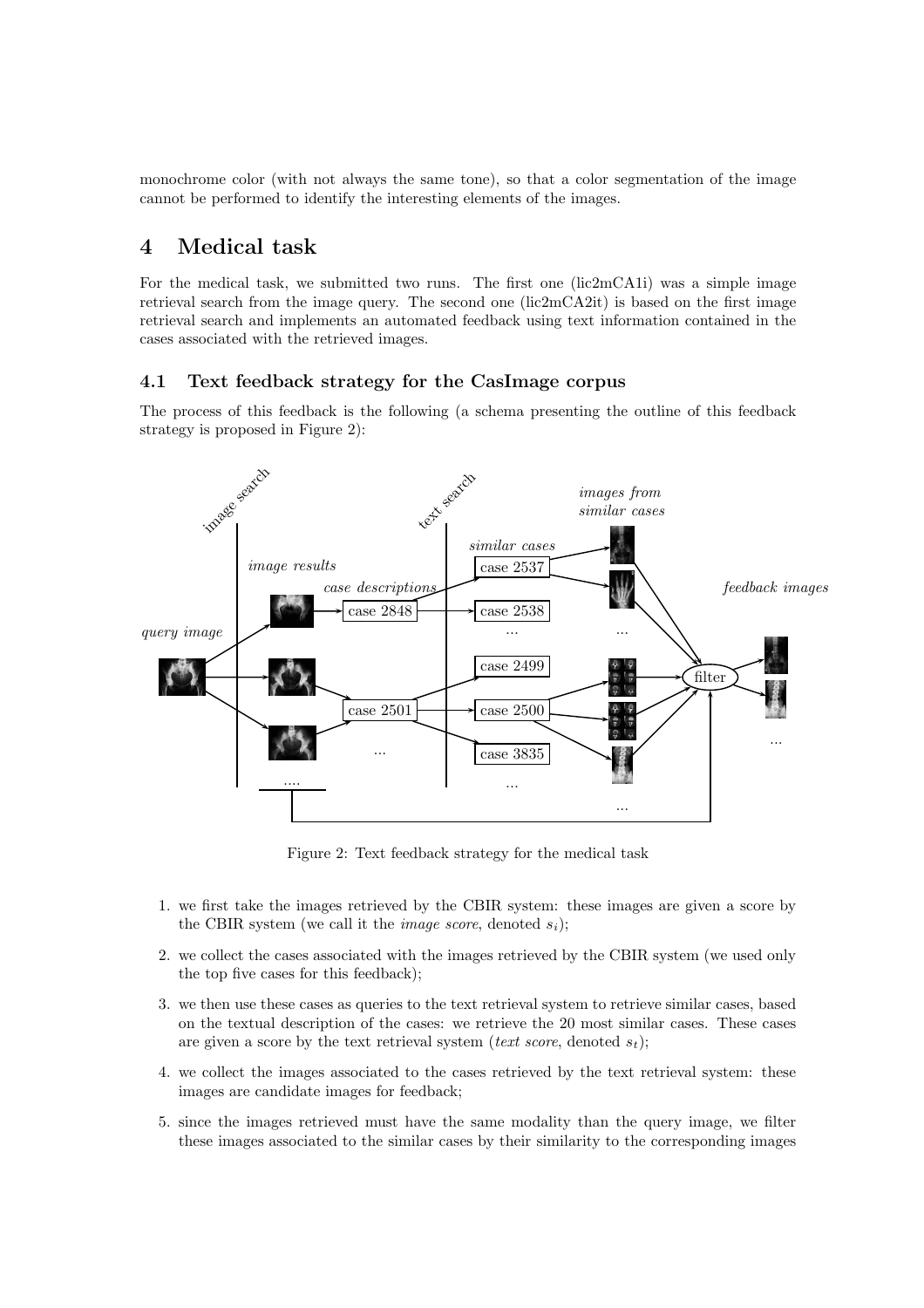collected in step  $1^2$ . The similarity with the original image give a score to the candidate images (filtering score, denoted  $s_f$ );

6. The set of feedback images is then used to enrich the first set of retrieved images (step 1), either by increasing the score of an already retrieved image (function of its image score, the text score and the filtering score) or by adding new images, with an associated score that is a function of the image score of the image that lead to the new image, the text score and the filtering score of the new image. Since the scoring of the different systems are not easily comparable, the merging of the three scores is not obvious: we used in the submitted runs an arbitrary function defined as follows: if the image was already retrieved the score is  $\alpha \times s_i + (1 - \alpha) \times f(s_t, s_f)$ , otherwise, the score attributed is  $\alpha \times g(s_i, s_t, s_f)$ , where  $f(s_t, s_f)$  and  $g(s_t, s_t, s_f)$  are weighted sums of the different scores. The  $\alpha$  parameter has been introduced to make sure that images retrieved by the first step are still given more importance (in the experiments,  $\alpha = 0.9$ ).

#### 4.2 results

The results of both runs are presented in Figure 3 (precision/recall graph) and Table 2.



Figure 3: Results for the medical task

|         | lic2mCA1i      | lic2mCA2it     |
|---------|----------------|----------------|
| $avg_p$ | 0.278          | 0.158          |
| $R_p$   | 0.303          | 0.205          |
| relret  | $2135(70.3\%)$ | $2127(70.0\%)$ |

Table 2: Results for the ad hoc task: average precision, R-precision, number of relevant document retrieved (with percentage)

In this case, the image retrieval alone performs better than the use of the text retrieval for feedback and enrichment of the retrieved images.

A deeper analysis of the feedback process show that this process produces 17656 image candidates for feedback (step 4: images from similar cases), in which 3195 images were already found

<sup>&</sup>lt;sup>2</sup>We could have used directly the query image for filtering: the impact of such a choice should be studied.